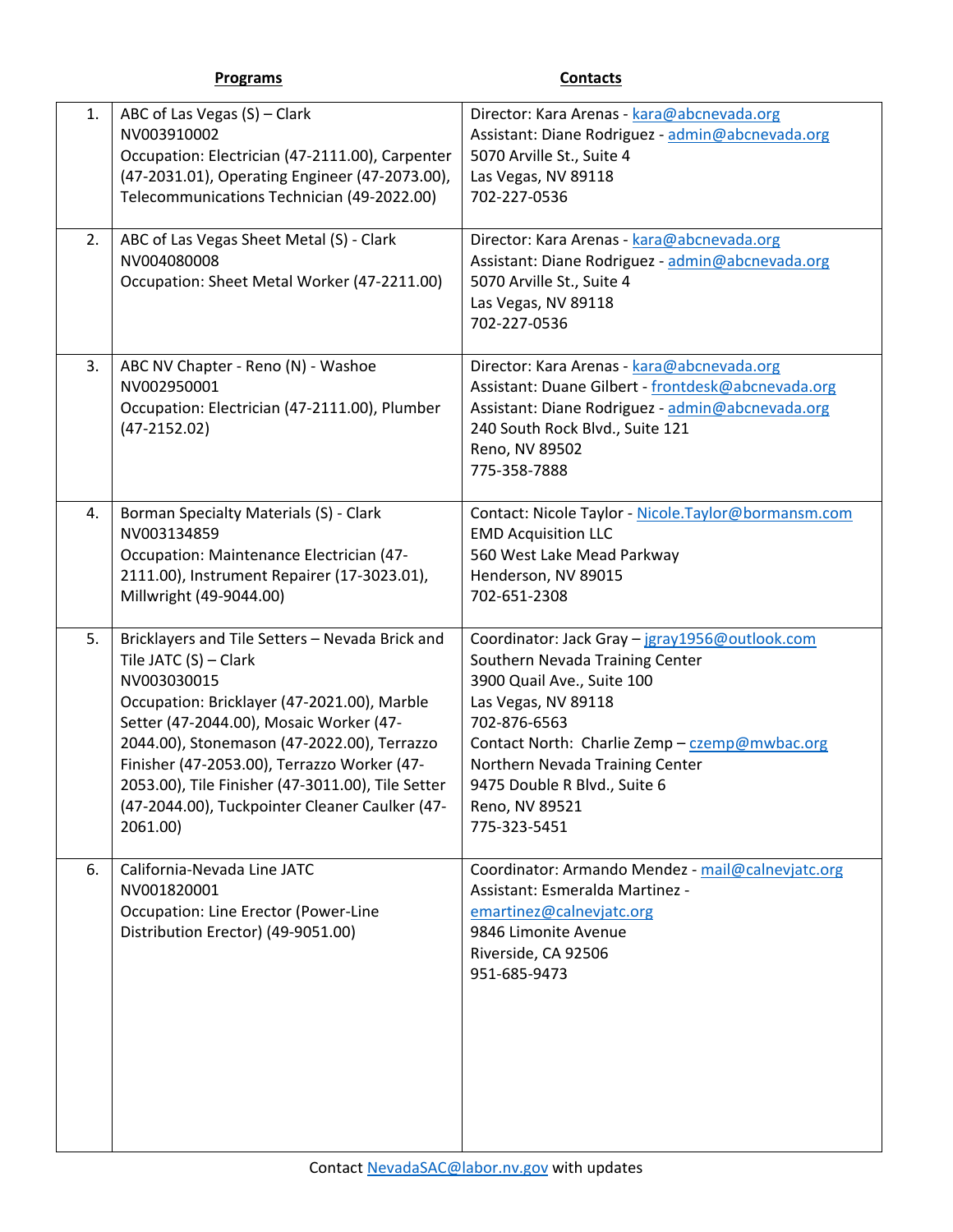| 7.  | Carpenters JATC Drywall Applicator (S) - Clark<br>NV003114857<br>Occupation: Drywall Applicator (47-2081.00)                                                                                                                                                         | Director: Louis Ontiveros - lontiveros@swctf.org<br>Coordinator: Ron Warde - rwarde@swctf.org<br>Assistant: Lourdes (Lulu) Cortes-LCortes@swctf.org<br>LasVegas@swctf.org<br>4245 West Sunset Road<br>Las Vegas, NV 89118<br>702-452-5099 x6001 |
|-----|----------------------------------------------------------------------------------------------------------------------------------------------------------------------------------------------------------------------------------------------------------------------|-------------------------------------------------------------------------------------------------------------------------------------------------------------------------------------------------------------------------------------------------|
| 8.  | Carpenters JATC Drywall/Drywall Applicator (N)<br>- Washoe<br>NV002114645<br>Occupation: Drywall Applicator (47-2081.00)                                                                                                                                             | Director: Louis Ontiveros - lontiveros@swctf.org<br>Coordinator: Ron Warde - rwarde@swctf.org<br>Assistant: Lourdes (Lulu) Cortes-LCortes@swctf.org<br>LasVegas@swctf.org<br>1360 Financial Boulevard<br>Reno, NV 89502<br>702-452-5099 x6001   |
| 9.  | Carpenters JATC Floor Worker<br>2021-NV-80719<br>Occupation: S NV Floor Layer (47-2042.00),<br>N NV Floor Layer (47-2042.00)                                                                                                                                         | Director: Louis Ontiveros - lontiveros@swctf.org<br>Coordinator: Ron Warde - rwarde@swctf.org<br>Assistant: Lourdes (Lulu) Cortes-LCortes@swctf.org<br>LasVegas@swctf.org<br>4245 West Sunset Road<br>Las Vegas, NV 89118<br>702-452-5099 x6001 |
| 10. | Carpenters JATC Millwright (S)<br>NV003114856<br>Occupation: Millwright (49-9044.00)                                                                                                                                                                                 | Director: Louis Ontiveros - lontiveros@swctf.org<br>Coordinator: Ron Warde - rwarde@swctf.org<br>Assistant: Lourdes (Lulu) Cortes-LCortes@swctf.org<br>LasVegas@swctf.org<br>4245 West Sunset Road<br>Las Vegas, NV 89118<br>702-452-5099 x6001 |
| 11. | Carpenters JATC Northern Nevada (N) - Washoe<br>NV002450001<br>Occupation: Carpenter (47-2031.00), Drywall<br>Applicator (47-2081.02), Drywall Finish/Taper<br>(47-2082.00), Millwright (49-9044.00), Pile<br>Driver (47-2031.02), Scaffold Erector (47-<br>2031.02) | Director: Louis Ontiveros - lontiveros@swctf.org<br>Coordinator: Ron Warde - rwarde@swctf.org<br>Assistant: Lourdes (Lulu) Cortes-LCortes@swctf.org<br>LasVegas@swctf.org<br>1360 Financial Boulevard<br>Reno, NV 89502<br>702-452-5099 x6001   |
| 12. | Carpenters JATC Scaffold (S) - Clark<br>NV003124858<br>Occupation: Carpenter (Rough) (47-2031.00)                                                                                                                                                                    | Director: Louis Ontiveros - lontiveros@swctf.org<br>Coordinator: Ron Warde - rwarde@swctf.org<br>Assistant: Lourdes (Lulu) Cortes-LCortes@swctf.org<br>LasVegas@swctf.org<br>4245 West Sunset Road<br>Las Vegas, NV 89118<br>702-452-5099 x6001 |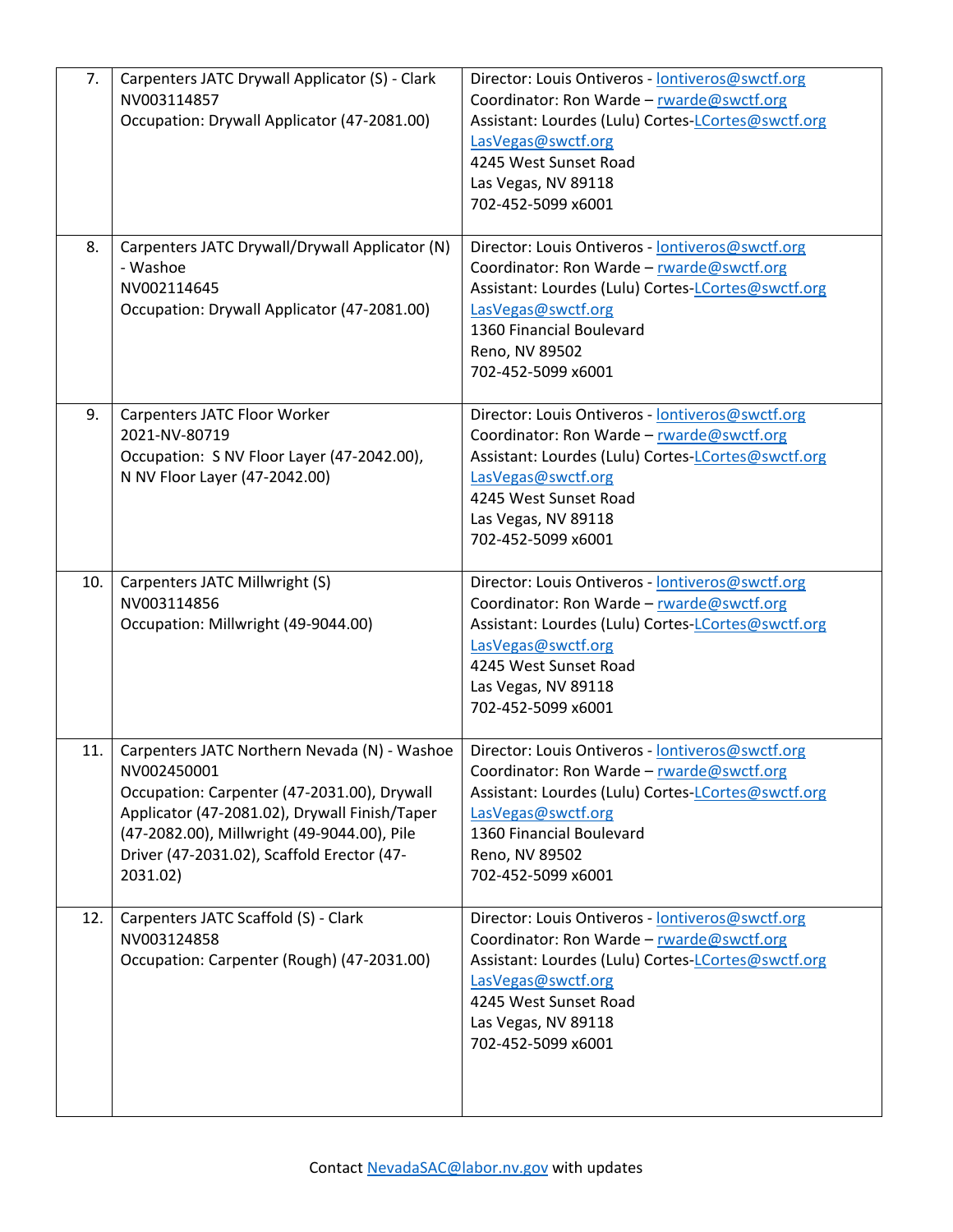| 13. | Carpenters JATC Southern Nevada (S) - Clark<br>NV001460001<br>Occupation: Carpenter (47-2031.00), Drywall<br>Applicator (47-2081.02), Drywall Finish/Taper<br>(47-2082.00), Millwright (49-9044.00), Pile<br>Driver (47-2031.02), Scaffold Erector (47-<br>2031.02) | Director: Louis Ontiveros - lontiveros@swctf.org<br>Coordinator: Ron Warde - rwarde@swctf.org<br>Assistant: Lourdes (Lulu) Cortes-LCortes@swctf.org<br>LasVegas@swctf.org<br>4245 West Sunset Road<br>Las Vegas, NV 89118<br>702-452-5099 x6001                                 |
|-----|---------------------------------------------------------------------------------------------------------------------------------------------------------------------------------------------------------------------------------------------------------------------|---------------------------------------------------------------------------------------------------------------------------------------------------------------------------------------------------------------------------------------------------------------------------------|
| 14. | Cement Masons & Plasterers Local 797 JATC (N)<br>- Washoe<br>NV002450003<br>Occupation: Cement Mason (47-2051.00),<br>Plasterer (47-2161.00)                                                                                                                        | Coordinator: Marvin Gebers-<br>mgebers@opcmianevada.org<br>Contact: Freddy Medina - fmedina@opcmianevada.org<br>Contact: Jesse Barajas - jbarajas@opcmianevada.org<br>Assistant: Tatyana Acosta-tacosta@opcmianevada.org<br>810 Gleeson Way<br>Sparks, NV 89431<br>775-722-9621 |
| 15. | Cement Masons & Plasterers Local 797 JATC (S)<br>– Clark<br>NV001640001<br>Occupation: Cement Mason (47-2051.00),<br>Plasterer (47-2161.00)                                                                                                                         | Director: Marvin Gebers - mgebers@opcmianevada.org<br>Contact: Freddy Medina - fmedina@opcmianevada.org<br>Assistant: Tatyana Acosta-tacosta@opcmianevada.org<br>4241 West Oquendo Road<br>Las Vegas, NV 89118<br>702-452-8809                                                  |
| 16. | Culinary Academy of LV, Southern NV Joint<br>Management Culinary & Bartenders Training<br>Fund $(S)$ – Clark<br>2021-NV-88042<br>Occupation: Professional Cook (35-2014.00)                                                                                         | Director: Ana Puljic - apuljic@theculinaryacademy.org<br>710 W. Lake Mead Blvd.<br>N. Las Vegas, NV 89030<br>702-924-2146                                                                                                                                                       |
| 17. | Elevators Local 18 JATC (S) - Clark<br>NV003040002<br>Occupation: Elevator Constructor (47-2021.00)                                                                                                                                                                 | Coordinator: Dale Birdwell - d.birdwell@neiep.org<br>Contact: Susie Keen - susie@iuec18.org<br>3301 Spring Mountain Rd., Suite #1<br>Las Vegas, NV 89102<br>702-248-4832 x1003                                                                                                  |
| 18. | Elevators Local 8 JATC (N)<br>NV002040008<br>Occupation: Elevator Constructor (47-2021.00)                                                                                                                                                                          | Coordinator: Prudence Fisher - p.fisher@iuec8.org<br>Coordinator: Joel Roberts - joelroberts@neiep.org<br>690 Potrero Ave.<br>San Francisco, CA 94110<br>415-970-9046<br>415-285-2900 ext. 2212                                                                                 |
| 19. | Harney Electric Cooperative Inc. (N) -<br>Humboldt<br>NV002850001<br>Occupation: Line Maintainer (49-9051.00)                                                                                                                                                       | Coordinator: Shane Sweet - ssweet@hec.coop<br>P.O. Box 107<br>Orovada, NV 89425 or<br>P.O. Box 587<br>Hines, OR 97738<br>775-272-3336                                                                                                                                           |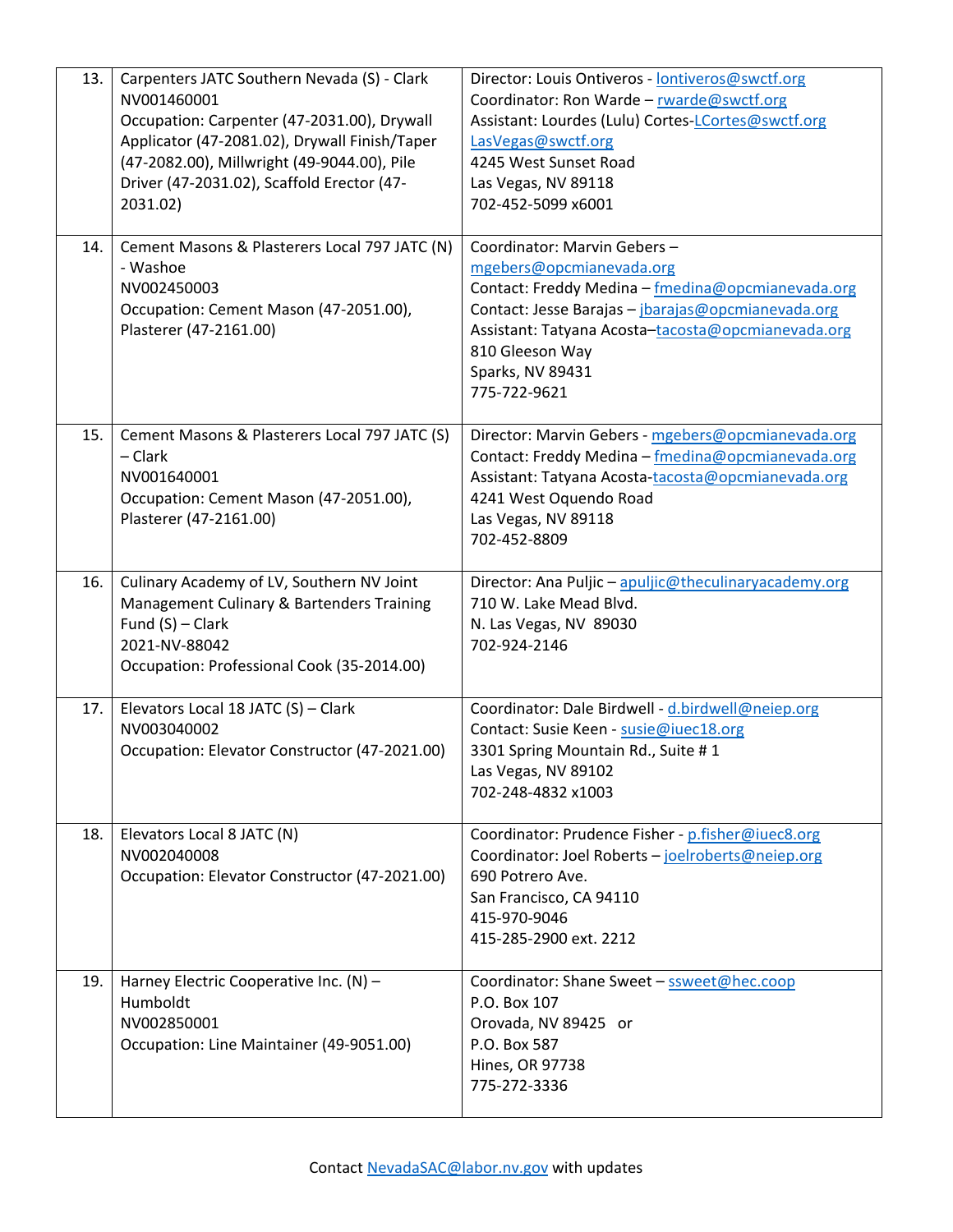| 20. | Heat & Frost and Allied Workers Local 135 JATC<br>$(S)$ – Clark<br>NV001890001<br>Occupation: Insultation Worker - Mechanical<br>$(47-2132.00)$                  | Business Coordinator: Rick Johnson - hfiaw135@aol.com<br>4316 E. Alexander Road<br>Las Vegas, NV 89115<br>702-643-8645 x0                                                                                                      |
|-----|------------------------------------------------------------------------------------------------------------------------------------------------------------------|--------------------------------------------------------------------------------------------------------------------------------------------------------------------------------------------------------------------------------|
| 21. | Heat & Frost Insulators & Asbestos #16<br>NV002840001<br><b>Occupation: Composite Plastic Fabricator</b><br>(Insulation Worker) (47-2131.00)                     | Coordinator: Billy Hodges - billy@local16.us<br>3801 Park Road<br>Benicia, CA 94510<br>707-748-0160                                                                                                                            |
| 22. | Hussman Services Corporation (S) - Clark<br>2018-NV-71952<br>Occupation: Installation Refrigeration<br>Mechanic/Service Refrigeration Mechanic<br>$(49-9021.02)$ | Coordinator: Donald Elliott -<br>Donald.Elliott@hussmann.com<br>4020 West Ali Baba Lane, Unit B<br>Las Vegas, NV 89118<br>303-489-1586                                                                                         |
| 23. | IBEW Electrical 401 Local Residential (N) -<br>Washoe<br>NV002040010<br>Occupation: Residential Wireman (47-2111.00)                                             | Director: Alan Darney - 401JATC@sbcglobal.net<br>Contact: Lyle Witt - lwitt@401JATC.org<br>4635 Longley Ave., Suite 108<br>Reno, NV 89502<br>775-358-4301                                                                      |
| 24. | IBEW Electrical Local #401 (N) - Washoe<br>NV002460001<br>Occupation: Electrician (47-2111.00),<br>Telecommunications Technician (49-2022.00)                    | Director: Alan Darney - 401JATC@sbcglobal.net<br>Contact: Lyle Witt - lwitt@401JATC.org<br>4635 Longley Ave., Suite 108<br>Reno, NV 89502<br>775-358-4301                                                                      |
| 25. | IBEW Electrical Workers Local 357 JATC (S) -<br>Clark<br>NV004000002<br><b>Occupation: Electrician Telecommunications</b><br>Technician (49-2022.00)             | Coordinator: Madison Burnett -<br>mburnett@earnwhileyoulearn.org<br>Contact: Diane Wendt - Diane@earnwhileyoulearn.org<br>Amanda Rooth - amanda@earnwhileyoulearn.org<br>620 Leigon Way<br>Las Vegas, NV 89110<br>702-459-7949 |
| 26. | IBEW Electrical Workers Local 357 JATC (S) -<br>Clark<br>NV001470001<br>Occupation: Electrician (47-2111.00)                                                     | Coordinator: Madison Burnett -<br>mburnett@earnwhileyoulearn.org<br>Contact: Diane Wendt - Diane@earnwhileyoulearn.org<br>Amanda Rooth - amanda@earnwhileyoulearn.org<br>620 Leigon Way<br>Las Vegas, NV 89110<br>702-459-7949 |
| 27. | IONnovate, LLC<br>2022-NV-103950<br>Occupation: Software Developer (15-1252.00)                                                                                  | Coordinator: Joshua Leavitt -<br>joshualeavitt@ionnovate.com<br>8621 Butterchurn Avenue<br>Las Vegas, NV 89143<br>702-588-2462                                                                                                 |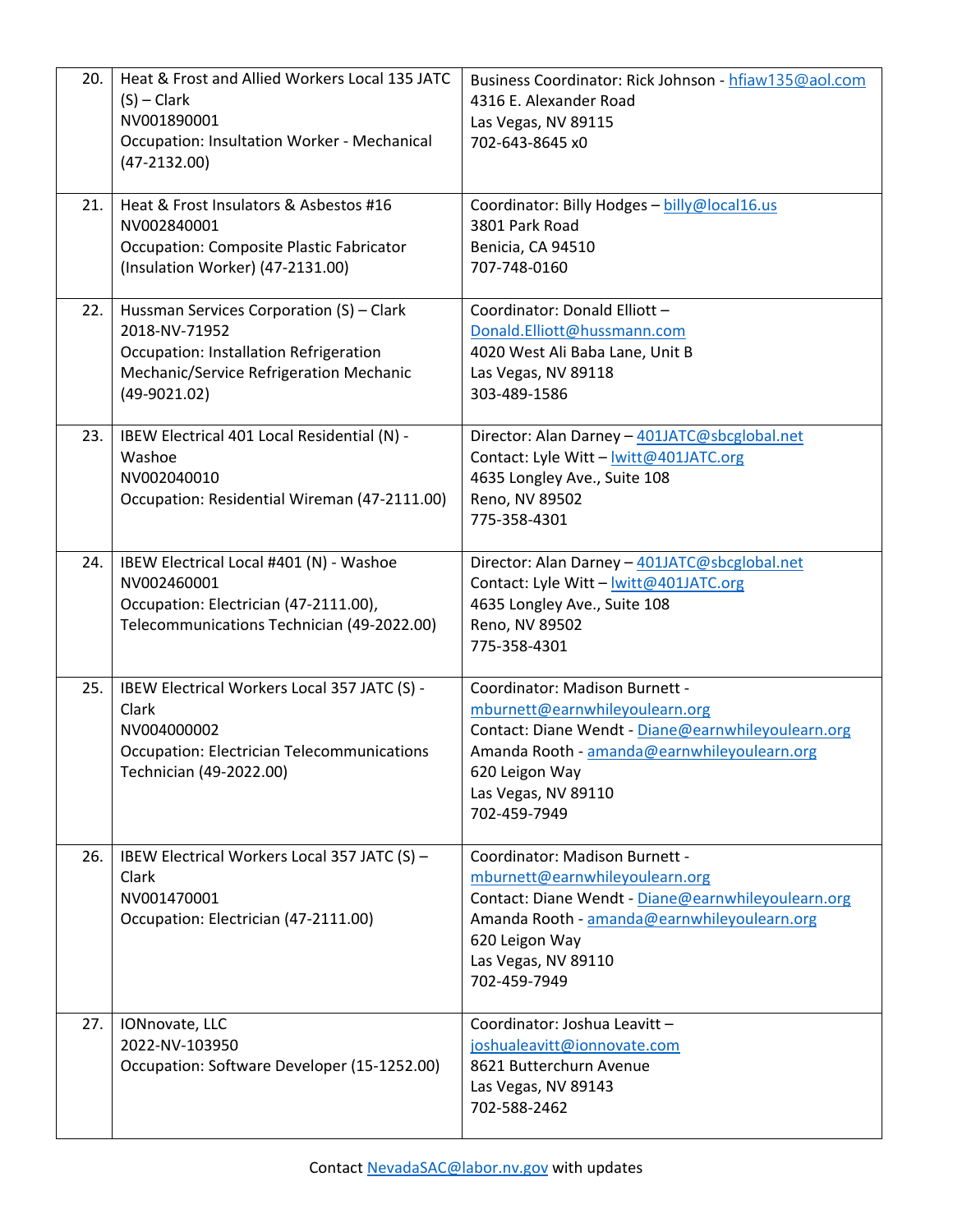| 28. | Ironworkers Local #118 JATC (N) - Washoe<br>NV002600001<br>Occupation: Reinforcing Metal Worker (47-<br>2171.00), Structural Steel Worker (47-2221.00)   | Coordinator: Brad Gasaway -<br>bradgasaway@ironworkerbenny.net<br>3254 51st Ave<br>Sacramento, CA 95823<br>916-428-7420<br>Assistant: Bertha Garcia -<br>berthagarcia@ironworkerbenny.net<br>14295 Mt. Bismark St.<br>Reno, NV 89506<br>775-384-1186  |
|-----|----------------------------------------------------------------------------------------------------------------------------------------------------------|-------------------------------------------------------------------------------------------------------------------------------------------------------------------------------------------------------------------------------------------------------|
| 29. | Ironworkers Local 416 JATC (S) - Clark<br>NV004680001<br><b>Occupation: Reinforcing Metal Worker</b><br>$(47-2171.00)$                                   | Director: Jason Rafter - JasonR@ironworkerbenny.net<br>Coordinator: Scott Sylvia - scotts@ironworkerbenny.net<br>Assistant: Janeth Hernandez -<br>janethhernandez@ironworkerbenny.net<br>960 Wigwam Parkway<br>Henderson, NV 89014<br>702-643-7991 x6 |
| 30. | Ironworkers Local 433 JATC (S) - Clark<br>NV003600001<br>Occupation: Structural Steel Worker (47-<br>2221.00)                                            | Director: Jason Rafter - JasonR@ironworkerbenny.net<br>Coordinator: Scott Sylvia - scotts@ironworkerbenny.net<br>Assistant: Janeth Hernandez-<br>janethhernandez@ironworkerbenny.net<br>960 Wigwam Parkway<br>Henderson, NV 89014<br>702-643-7991 x6  |
| 31. | Laborers Training Fund for Northern Nevada<br>(Local 169) (N) - Washoe<br>NV002950002<br><b>Occupation: Construction Craft Laborer</b><br>$(47-2061.00)$ | Director: Al DeVita - aldevita@local169.com<br>Assist: Angelica Berumen -<br>laborerstraining@local169.com<br>50 Wild Horse Canyon Drive<br>Sparks, NV 89434<br>775-343-0171                                                                          |
| 32. | Laborers Local 872 Training School (S) - Clark<br>NV001950001<br><b>Occupation: Construction Craft Laborer</b><br>$(47-2061.00)$                         | Coordinator: Archie Walden - archiew@training872.com<br>Assistant: Tanya Uriarte - tanyau@training872.com<br>1750 E. Sahara Ave.<br>Las Vegas, NV 89104<br>702-452-9410 x1795                                                                         |
| 33. | Lincoln County Power District (S) - Lincoln<br>NV001850003<br>Occupation: Electrical Substation (49-2095.00),<br>Line Maintainer (49-9051.00)            | Coordinator: David Luttrell - dluttrell@lcpd1.com<br>Assist. Coord.: Dane Bradfield - dbradfield@lcpd1.com<br>Assistant: Missy Cheeney - mcheeney@lcpd1.com<br>201 Bullionville Road<br>Panaca, NV 89042<br>775-728-8200, 775-728-8202                |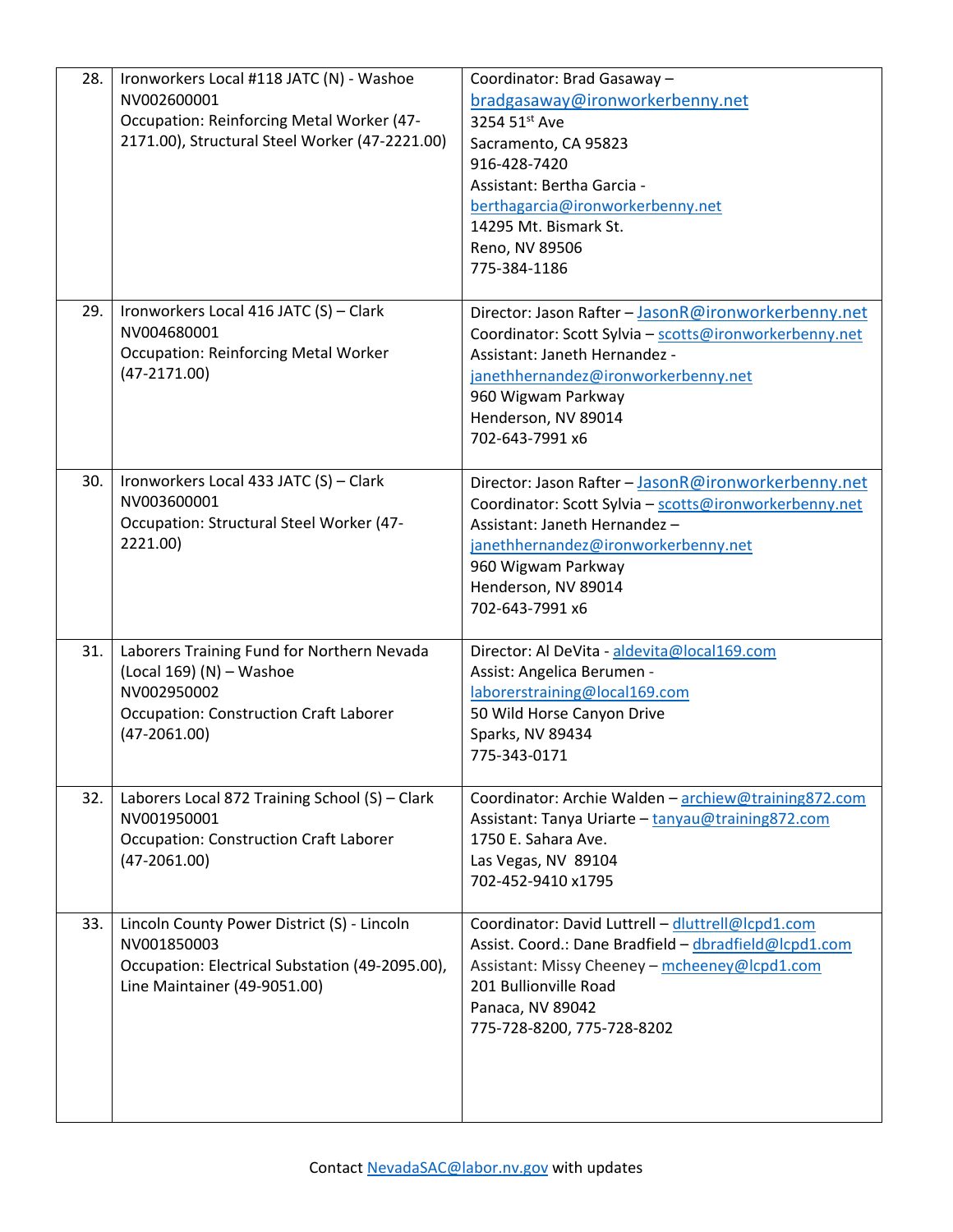| 34. | Nevada Help Desk (S) - Clark<br>2022-NV-104257<br>Occupation: Digital Marketer (13-1161.01)                                                                                                                                                                                                                                                                                                                                                                   | Coordinator: Duana Malone -<br>drmalone@nevadahelpdesk.com<br>2620 Regatta Drive, Suite 102<br>Las Vegas, NV 89128<br>702-919-4357                                                                                                                              |
|-----|---------------------------------------------------------------------------------------------------------------------------------------------------------------------------------------------------------------------------------------------------------------------------------------------------------------------------------------------------------------------------------------------------------------------------------------------------------------|-----------------------------------------------------------------------------------------------------------------------------------------------------------------------------------------------------------------------------------------------------------------|
| 35. | Nevada Power Company (S) - Clark<br>NV004000001<br>Occupation: Electric Meter Tester (51-9061.00),<br>Electrician Substation (49-2095.00),<br>Line Maintainer (49-9051.00)                                                                                                                                                                                                                                                                                    | Coordinator: Trudy Haszlauer-<br>Gertrude.Haszlauer@nvenergy.com<br>6226 West Sahara Ave.<br>Las Vegas, NV 89146<br>702-402-5733                                                                                                                                |
| 36. | Nevada System of Higher Education, Board of<br>Regents (N) - Washoe<br>2021-NV-81211<br>Occupation: Medical Assistant (31-9092.00)                                                                                                                                                                                                                                                                                                                            | Contact: Cheryl Olson - colson@nshe.nevada.edu<br>Contact: Donna Saunders - dsaunders@nshe.nevada.edu<br>2601 Enterprise Road<br>Reno, NV 89512<br>775-784-3410<br>775-784-3414                                                                                 |
| 37. | Nevada System of Higher Education, Board of<br>Regents (N) - Washoe<br>2021-NV-81493<br><b>Occupation: Licensed Practical Nurse</b><br>(29.2061.00), Medical Front Office<br>Representative (43-6013.00), Pharmacy<br>Technician (29-2052.00), Certified Nursing<br>Assistant (31.1131.00), Emergency Medical<br>Technician (29-2042.00), Dental Assistant (31-<br>9091.00), Tech Support Specialist (15-1232.00),<br>Network Support Specialist (15-1244.00) | Contact: Cheryl Olson - colson@nshe.nevada.edu<br>Contact: Donna Saunders - dsaunders@nshe.nevada.edu<br>2601 Enterprise Road<br>Reno, NV 89512<br>775-784-3410<br>775-784-3414                                                                                 |
| 38. | Operating Engineers and Maintenance Local<br>501 JATC (S) - Clark<br>NV001660001<br>Occupation: Stationary Engineer (51-8021.00)                                                                                                                                                                                                                                                                                                                              | Coordinator: Denise Vukojevich - denise@local501.org<br>Assistant: Stephanie Ramoser - sramoser@local501.org<br>Assistant: Deanna Robison - drobison@local501.org<br>313 Deauville St.<br>Las Vegas, NV 89106<br>702-385-5005                                   |
| 39. | Operating Engineers Local 12 (S) - Clark<br>NV003640001<br>Occupation: Chief of Party (17-3031.01), Diesel<br>Mechanic (49-3031.00), Building Inspector (47-<br>4011.00), Machinist (51-4041.00), Oil Field<br>Equipment Mechanic (49-3031.00), Operating<br>Engineer (47-2073.00)                                                                                                                                                                            | Coordinator: Larry Hopkins - Ihopkins@oett.net<br>Assist. Director of Training: Chris Trolson -<br>chris@snoett.net<br>Assistant: Sharisse Kekahuna - office@snoett.net<br>11450 E. Nadine Petersen Boulevard<br>North Las Vegas, NV 89124<br>702-643-1212 x101 |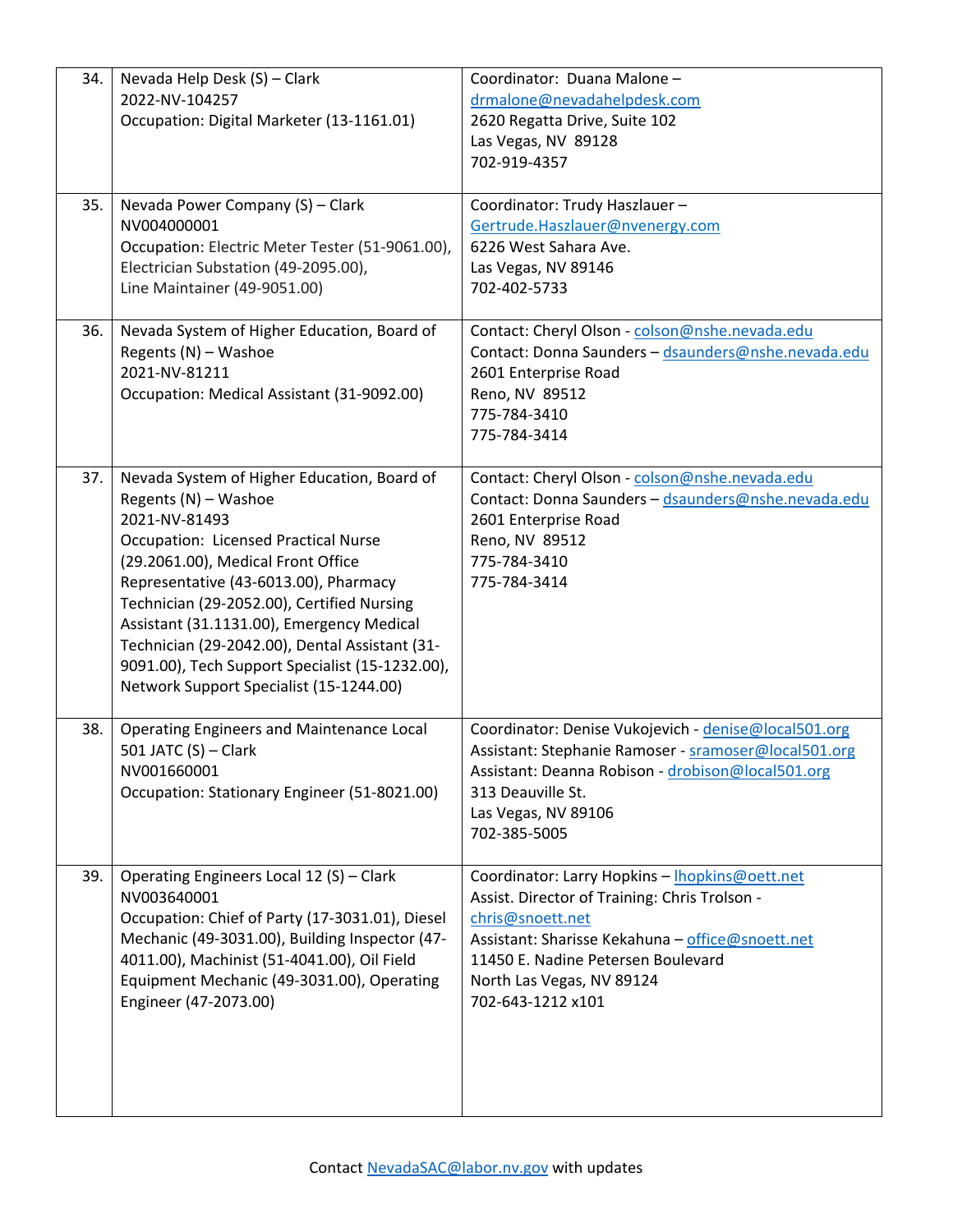| 40. | Operating Engineers Local 3 JATC (N) - Washoe<br>NV002670002<br>Occupation: Chief of Party (17-3031.01), Diesel<br>Mechanic (49-3031.00), Oil Field Equipment<br>Mechanic (49-3031.00), Operating Engineer<br>(47-2073.00), Plant Operator (51-9021.00),<br>Surveyor Assistant Instrument (17-3031.01),<br>Truck Crane Operator (53.7021.00) | Administrator: Brian Prather - nnvjacbp@aol.com<br>Assistant: Nina Lutz - nnvjacsec@aol.com<br>1290 Corporate Blvd.<br>Reno, NV 89515<br>555 West Silver St.<br>Elko, NV 89801<br>775-575-2729                                                                                                                                                            |
|-----|----------------------------------------------------------------------------------------------------------------------------------------------------------------------------------------------------------------------------------------------------------------------------------------------------------------------------------------------|-----------------------------------------------------------------------------------------------------------------------------------------------------------------------------------------------------------------------------------------------------------------------------------------------------------------------------------------------------------|
| 41. | Operating Engineers Local 39 JATC, Stationary<br>Engineers (N) - Washoe<br>NV002830001<br>Occupation: Service Engine Repairer (49-<br>3053.00), Stationary Engineer (51-8021.00)                                                                                                                                                             | Coordinator: James Anderson -<br>janderson@local39.org<br>9590 South McCarran Blvd.<br>Reno, NV 89523<br>775-358-3939                                                                                                                                                                                                                                     |
| 42. | Painters DC16 JATC - Glaziers - Northern<br>California & Nevada Finishing Trades Institute<br>$JATC - (N & S)$<br>2021-NV-80286<br>Occupation: Glazier (47-2121.00)                                                                                                                                                                          | Coordinator: Harry Mowrey - harry@dc16jattf.org<br>Director: Alex Beltran - alex@dc16jattf.org<br>Assistant South: Peggy Vaughn - peggy@dc16jattf.org<br>1701 Whitney Mesa Drive, Suite 106<br>Henderson, NV 89014<br>702-438-2611<br>Assistant North: Elizabeth Powell -<br>nvadmin@dc16jattf.org<br>523 Vista Blvd.<br>Sparks, NV 89434<br>775-300-7044 |
| 43. | Painters DC16 JATC South - Northern California<br>& Nevada Finishing Trades Institute JATC (S) -<br>Clark<br>NV001490001<br>Occupation: Drywall Finisher (47-2082.00),<br>Floor Coverer (47-2042.00),<br>Painter (47-2141.00), Taper (47-2082.00)                                                                                            | Director: Alex Beltran - alex@dc16jattf.org<br>Assistant: Peggy Vaughn - peggy@dc16jattf.org<br>1701 Whitney Mesa Drive, #106<br>Henderson, NV 89014<br>702-438-2611                                                                                                                                                                                      |
| 44. | Painters DC16 JATC North - Northern California<br>& Nevada Finishing Trades Institute JATC (N) -<br>Washoe<br>NV002510001<br>Occupation: Floor Coverer (47-2042.00),<br>Painter (47-2141.00), Taper (47-2082.00)                                                                                                                             | Coordinator: Harry Mowrey - harry@dc16jattf.org<br>Director: Alex Beltran - alex@dc16jattf.org<br>Assistant: Elizabeth Powell - nvadmin@dc16jattf.org<br>523 Vista Blvd.<br>Sparks, NV 89434<br>775-300-7044                                                                                                                                              |
| 45. | Plumbers Local 350 JATC (N) - Washoe<br>NV002450004<br>Occupation: Pipe Fitter (47-2152.01), Plumber<br>(47-2152.02), Refrigeration Unit Repairer (49-<br>9021.02)                                                                                                                                                                           | Coordinator: Randy Canale - rc350jatc@live.com<br>Assistant: Erin Hutchinson -<br>ehutchinson.jatc@outlook.com<br>1150 Greg Street<br>Sparks, NV 89431<br>775-359-2229 x2                                                                                                                                                                                 |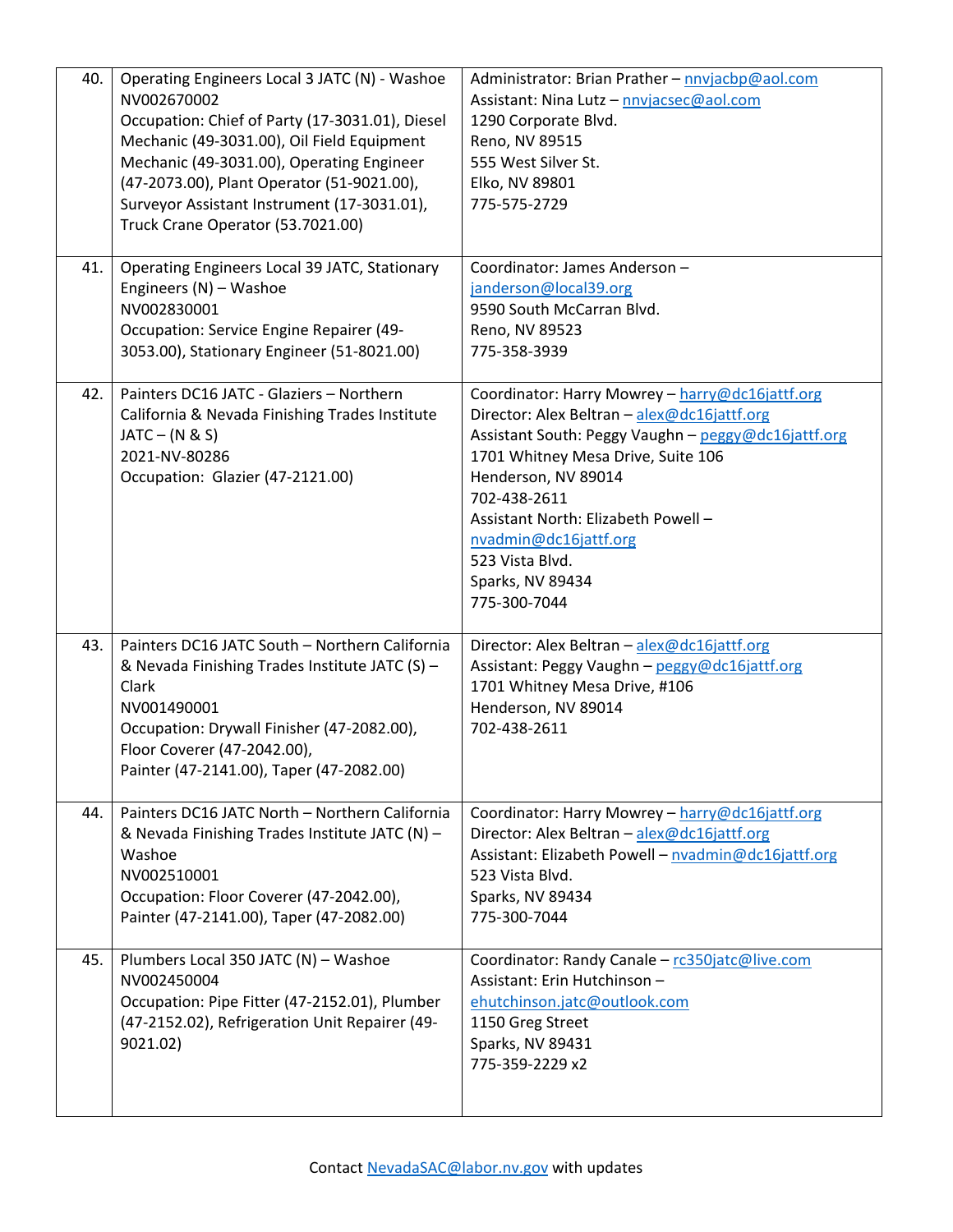| 46. | Plumbers Local 525 JATC (S) - Clark<br>NV001450001<br>Occupation: Plumber (47-2151.01), Pipe Fitter<br>$(47-2152.02)$ | Coordinator: Dale Stubblefield - stubby@local525jatc.org<br>Office Manager: Carrie Henderson<br>Carrie@local525jatc.org<br>Assistant: Leann Tasler - Leann@local525jatc.org<br>750 Leigon Way<br>Las Vegas, NV 89110<br>702-459-3473                                       |
|-----|-----------------------------------------------------------------------------------------------------------------------|----------------------------------------------------------------------------------------------------------------------------------------------------------------------------------------------------------------------------------------------------------------------------|
| 47. | Plumbers Local 525 JATC HVAC (S) - Clark<br>NV003980003<br>Occupation: Pipe Fitter (47-2152.01)                       | Coordinator: Dale Stubblefield - stubby@local525jatc.org<br>Office Manager: Carrie Henderson<br>Carrie@local525jatc.org<br>Assistant: Leann Tasler - Leann@local525jatc.org<br>750 Leigon Way<br>Las Vegas, NV 89110<br>702-459-3473                                       |
| 48. | Plumbing Heating Cooling Contractors of NV (S)<br>- Clark<br>NV001910003<br>Occupation: Plumber (47-2152.02)          | Contact: Echo Svoboda - officemanager@phccnv.com<br>271 Sunpac Ave.<br>Henderson, NV 89011<br>702-252-0166                                                                                                                                                                 |
| 49. | Roofers Local 162 JATC (S) - Clark<br>NV003940003<br>Occupation: Roofer (47-2181.00)                                  | Assistant: Rubi Junez - rooferjatc2@live.com<br>Roofers & Waterproofers JATC<br>590 S. Boulder Hwy.<br>Henderson, NV 89015<br>702-212-9961                                                                                                                                 |
| 50. | Sheet Metal Local 26 JATC (N) - Washoe<br>NV002650001<br>Occupation: Sheet Metal Worker (47-2211.00)                  | Coordinator: Thomas Blotzke - tblotzke@smart26jatc.org<br>Assistant: Brooke Noel - bnoel@smart26jatc.org<br>Applicants send email to: info@smart26jatc.org or<br>https://www.totaltrack.org/lite/education/apply/100<br>1237 Gator Way<br>Sparks, NV 89431<br>775-331-6393 |
| 51. | Sheet Metal Local 88 JATC (S) - Clark<br>NV001640002<br>Occupation: Sheet Metal Worker (47-2211.00)                   | Director: Ed Abraham - eabraham@88training.org<br>Contact: Graviela "Gabby" Garcia -<br>ggarcia@88training.org<br>2540 Marco Street<br>Las Vegas, NV 89115<br>702-632-3014                                                                                                 |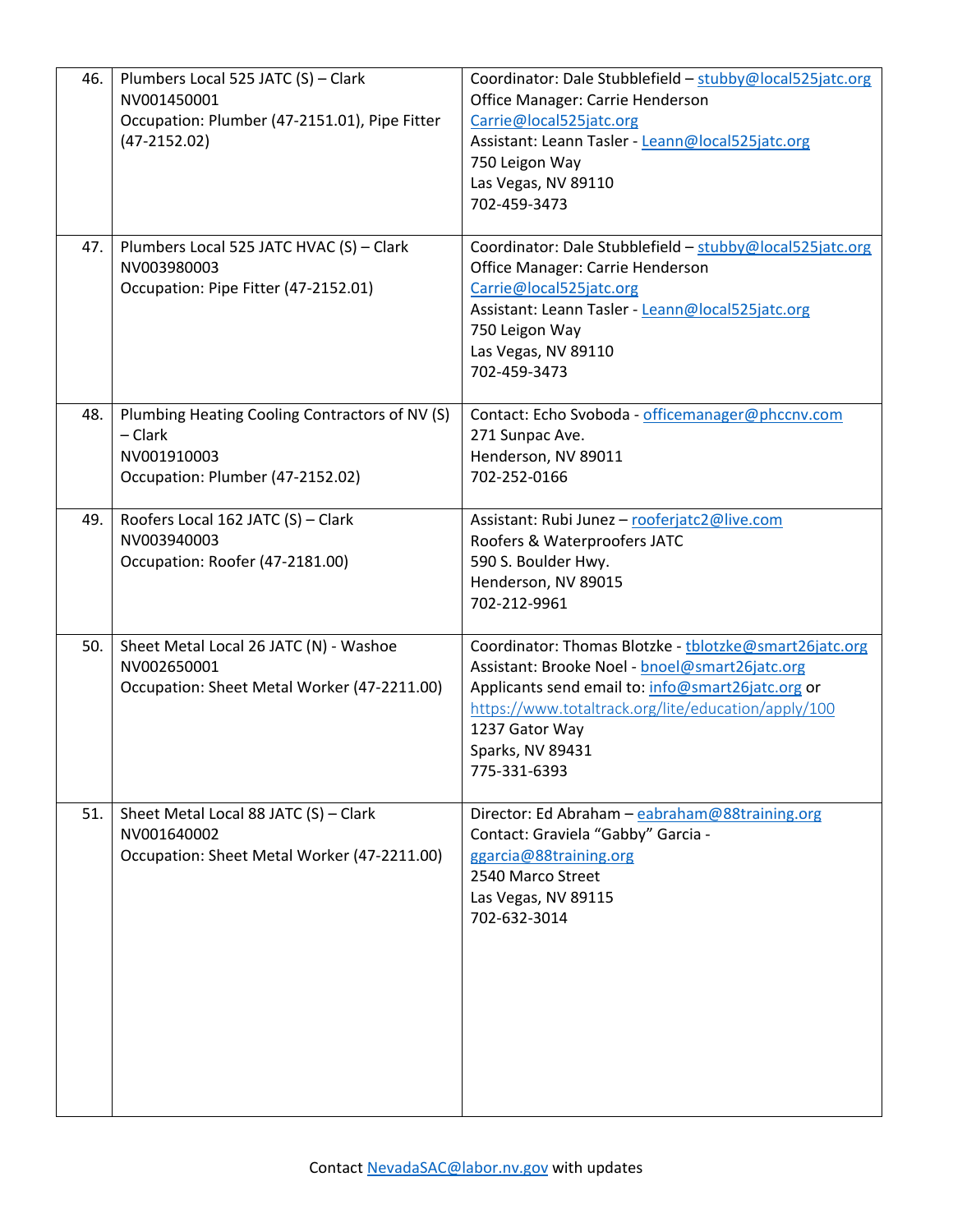| 52. | Sierra Pacific Power (N) - Washoe<br>NV002700001<br>Occupation: Customer Service Rep. (43-<br>4051.00), Electric Meter Repairer (49-9012.00),<br>Substation Electrician (49-2095.00), Fitter I (51-<br>2041.00), Line Maintainer (49-9051.00),<br>Telecommunications Tech. (49-2022.00), Utility<br>Fleet Mechanic (49-3031.00), Welder Fitter (51-<br>4121.06)                                                                                                                         | Director: Ryan L. Bellows - rbellows@nvenergy.com<br>Assistant: Darcie Dayton-Wilcox -<br>Darcie.Dayton-Wilcox@nvenergy.com<br>6100 Neil Road<br>Reno, NV 89511<br>775-834-5735                                                                                                                           |
|-----|-----------------------------------------------------------------------------------------------------------------------------------------------------------------------------------------------------------------------------------------------------------------------------------------------------------------------------------------------------------------------------------------------------------------------------------------------------------------------------------------|-----------------------------------------------------------------------------------------------------------------------------------------------------------------------------------------------------------------------------------------------------------------------------------------------------------|
| 53. | Simplex/Grinnell (N) - Washoe<br>NV002050007<br>Occupation: Protective Signal Installer (49-<br>2098.00), Sprinkler Fitter (47-2152.01)                                                                                                                                                                                                                                                                                                                                                 | Coordinator: Sherry Kinnibrugh -<br>sherry.kinnibrugh@jci.com<br>1105 South Rock Blvd.<br>Reno, NV 89502<br>775-331-0590                                                                                                                                                                                  |
| 54. | Sprinkler Fitters JATC Local 669 (S) - Clark<br>NV001890002<br>Occupation: Pipe Fitter (47-2152.01)                                                                                                                                                                                                                                                                                                                                                                                     | Coordinator: Ronald Kincheloe<br>Director: Charles Ketner - cketner@jatc.org<br>Contact: Marie Thomas - mthomas@jatc.org<br>Nevada Training Center:<br>2945 W. Lake Mead Blvd.<br>N. Las Vegas, NV 89032<br>JATC Headquarters:<br>7050 Oakland Mills Rd., Suite 100<br>Columbia, MD 21046<br>800-638-0592 |
| 55. | Teamsters 631 Convention Training (S) - Clark<br>NV004010037<br>Occupation: Decorator (27-1026.00)                                                                                                                                                                                                                                                                                                                                                                                      | Coordinator: Crystal Slaughter -<br>cslaughter@631train.com<br>Assistant: Julie Morgan - jmorgan@631train.com<br>4490 Nexus Way, Bldg. 2, Ste. 102<br>North Las Vegas, NV 89115<br>702-651-0344                                                                                                           |
| 56. | Truckee Meadows Community College,<br>Workforce Connections (N) - Washoe<br>2018-NV-70687<br><b>Occupation: CNC Operator Milling and Turning</b><br>(51-4034.00), CNC Set-Up Programmer Milling<br>and Turning (51-4012.00), Industrial<br>Maintenance Mechanic (49-9041.00), Industrial<br>Manufacturing Tech (17-3029.09),<br>Maintenance Mechanic (49-9041.00), Nurse<br>Assistant Certified (31-1014.00), Tool and Die<br>Maker-Die Manufacturer/Press Technician<br>$(51-4111.00)$ | Contact: Jamie Perez-Galvan - jperezgalvan@tmcc.edu<br>Contact: Pat Jarvis - pjarvis@tmcc.edu<br><b>TMCC Applied Technology Center</b><br>475 Edison Way, EDSN 211<br>Reno, NV 89502<br>775-673-7047                                                                                                      |